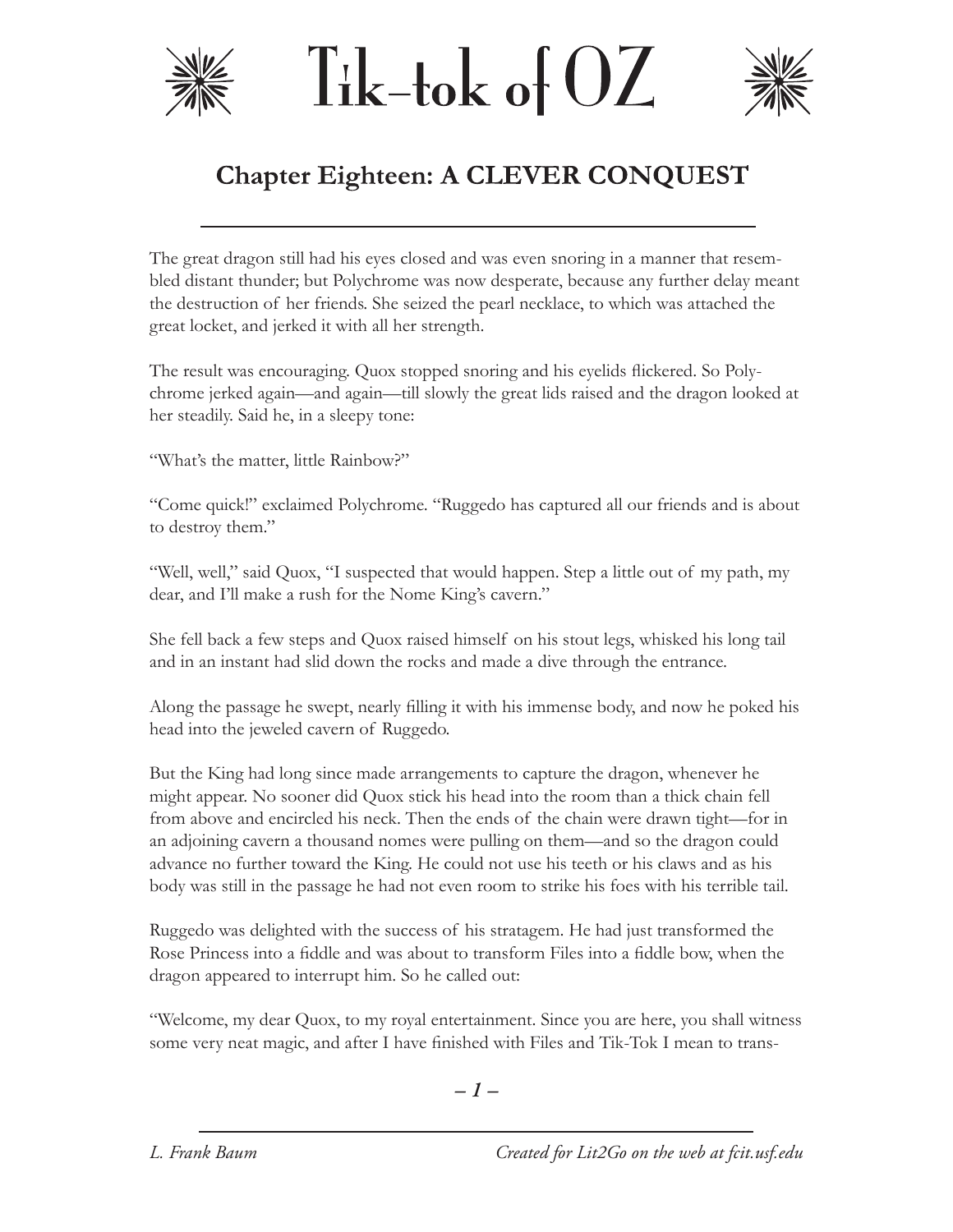form you into a tiny lizard—one of the chameleon sort—and you shall live in my cavern and amuse me."

"Pardon me for contradicting Your Majesty," returned Quox in a quiet voice, "but I don't believe you'll perform any more magic."

"Eh? Why not?" asked the King in surprise.

"There's a reason," said Quox. "Do you see this ribbon around my neck?"

"Yes; and I'm astonished that a dignified dragon should wear such a silly thing."

"Do you see it plainly?" persisted the dragon, with a little chuckle of amusement.

"I do," declared Ruggedo.

"Then you no longer possess any magical powers, and are as helpless as a clam," asserted Quox. "My great master, Tititi-Hoochoo, the Jinjin, enchanted this ribbon in such a way that whenever Your Majesty looked upon it all knowledge of magic would desert you instantly, nor will any magical formula you can remember ever perform your bidding."

"Pooh! I don't believe a word of it!" cried Ruggedo, half frightened, nevertheless. Then he turned toward Files and tried to transform him into a fiddle bow. But he could not remember the right words or the right pass of the hands and after several trials he finally gave up the attempt.

By this time the Nome King was so alarmed that he was secretly shaking in his shoes.

"I told you not to anger Tititi-Hoochoo," grumbled Kaliko, "and now you see the result of your disobedience."

Ruggedo promptly threw his sceptre at his Royal Chamberlain, who dodged it with his usual cleverness, and then he said with an attempt to swagger:

"Never mind; I don't need magic to enable me to destroy these invaders; fire and the sword will do the business and I am still King of the Nomes and lord and master of my Underground Kingdom!"

"Again I beg to differ with Your Majesty," said Quox. "The Great Jinjin commands you to depart instantly from this Kingdom and seek the earth's surface, where you will wander for all time to come, without a home or country, without a friend or follower, and with-

*– –*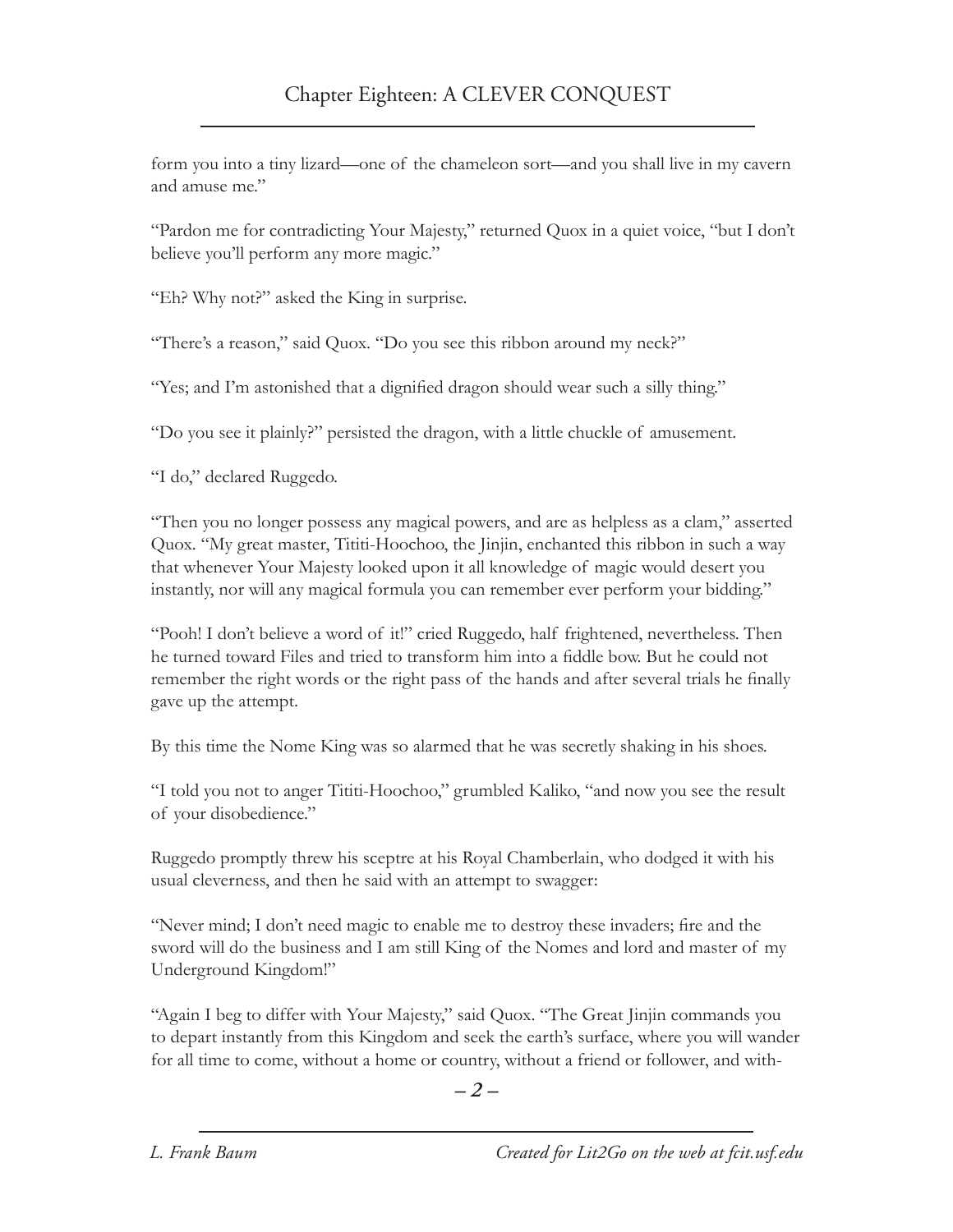out any more riches than you can carry with you in your pockets. The Great Jinjin is so generous that he will allow you to fill your pockets with jewels or gold, but you must take nothing more."

Ruggedo now stared at the dragon in amazement.

"Does Tititi-Hoochoo condemn me to such a fate?" he asked in a hoarse voice.

"He does," said Quox.

"And just for throwing a few strangers down the Forbidden Tube?"

"Just for that," repeated Quox in a stern, gruff voice.

"Well, I won't do it. And your crazy old Jinjin can't make me do it, either!" declared Ruggedo. "I intend to remain here, King of the Nomes, until the end of the world, and I defy your Tititi-Hoochoo and all his fairies—as well as his clumsy messenger, whom I have been obliged to chain up!"

The dragon smiled again, but it was not the sort of smile that made Ruggedo feel very happy. Instead, there was something so cold and merciless in the dragon's expression that the condemned Nome King trembled and was sick at heart.

There was little comfort for Ruggedo in the fact that the dragon was now chained, although he had boasted of it. He glared at the immense head of Quox as if fascinated and there was fear in the old King's eyes as he watched his enemy's movements.

For the dragon was now moving; not abruptly, but as if he had something to do and was about to do it. Very deliberately he raised one claw, touched the catch of the great-jeweled locket that was suspended around his neck, and at once it opened wide.

Nothing much happened at first; half a dozen hen's eggs rolled out upon the floor and then the locket closed with a sharp click. But the effect upon the nomes of this simple thing was astounding. General Guph, Kaliko, Pang and his band of executioners were all standing close to the door that led to the vast series of underground caverns which constituted the dominions of the nomes, and as soon as they saw the eggs they raised a chorus of frantic screams and rushed through the door, slamming it in Ruggedo's face and placing a heavy bronze bar across it.

Ruggedo, dancing with terror and uttering loud cries, now leaped upon the seat of his throne to escape the eggs, which had rolled steadily toward him. Perhaps these eggs, sent

*– –*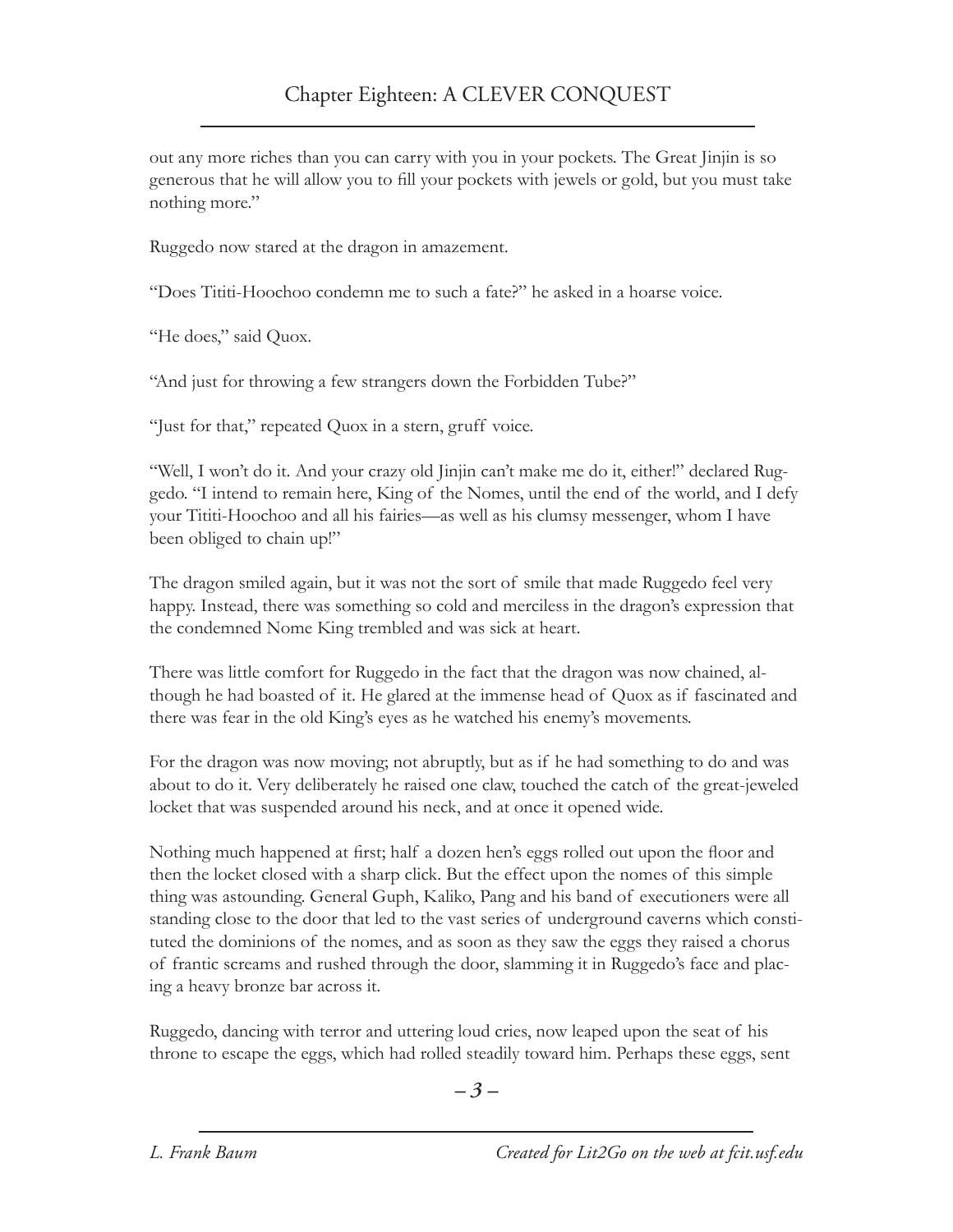by the wise and crafty Tititi-Hoochoo, were in some way enchanted, for they all rolled directly after Ruggedo and when they reached the throne where he had taken refuge they began rolling up the legs to the seat.

This was too much for the King to bear. His horror of eggs was real and absolute and he made a leap from the throne to the center of the room and then ran to a far corner.

The eggs followed, rolling slowly but steadily in his direction. Ruggedo threw his sceptre at them, and then his ruby crown, and then he drew off his heavy golden sandals and hurled these at the advancing eggs. But the eggs dodged every missile and continued to draw nearer. The King stood trembling, his eyes staring in terror, until they were but half a yard distant; then with an agile leap he jumped clear over them and made a rush for the passage that led to the outer entrance.

Of course the dragon was in his way, being chained in the passage with his head in the cavern, but when he saw the King making toward him he crouched as low as he could and dropped his chin to the floor, leaving a small space between his body and the roof of the passage.

Ruggedo did not hesitate an instant. Impelled by fear, he leaped to the dragon's nose and then scrambled to his back, where he succeeded in squeezing himself through the opening. After the head was passed there was more room and he slid along the dragon's scales to his tail and then ran as fast as his legs would carry him to the entrance. Not pausing here, so great was his fright, the King dashed on down the mountain path, but before he had gone very far he stumbled and fell.

When he picked himself up he observed that no one was following him, and while he recovered his breath he happened to think of the decree of the Jinjin—that he should be driven from his Kingdom and made a wanderer on the face of the earth. Well, here he was, driven from his cavern in truth; driven by those dreadful eggs; but he would go back and defy them; he would not submit to losing his precious Kingdom and his tyrannical powers, all because Tititi-Hoochoo had said he must.

So, although still afraid, Ruggedo nerved himself to creep back along the path to the entrance, and when he arrived there he saw the six eggs lying in a row just before the arched opening.

At first he paused a safe distance away to consider the case, for the eggs were now motionless. While he was wondering what could be done, he remembered there was a magical charm, which would destroy eggs and render them harmless to nomes. There were nine passes to be made and six verses of incantation to be recited; but Ruggedo knew them all. Now that he had ample time to be exact, he carefully went through the entire ceremony.